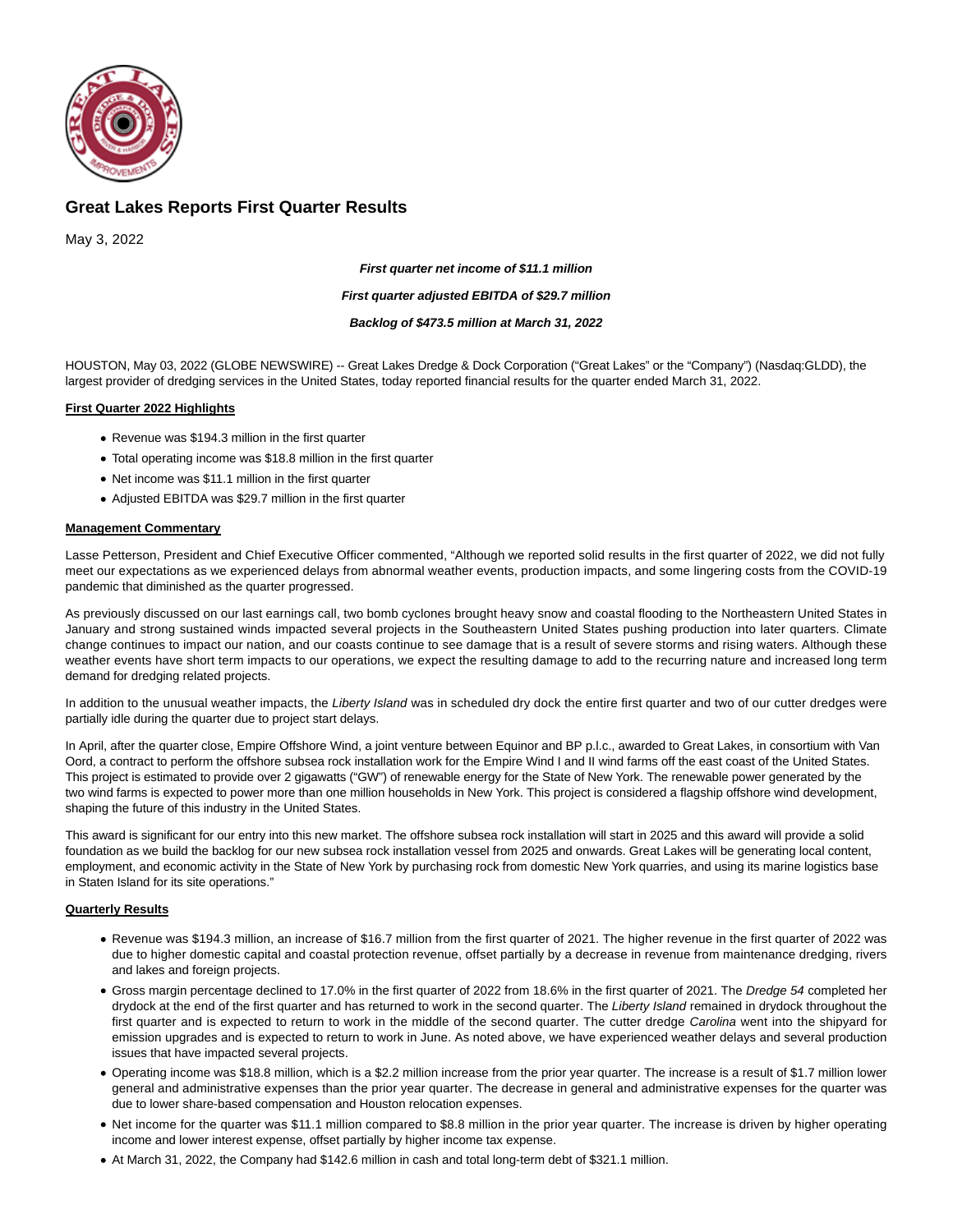- At March 31, 2022, the Company had \$473.5 million in backlog, a decrease of \$78.1 million from December 31, 2021. This decrease was expected as bidding activity is historically low in the first quarter of the year.
- Capital expenditures for the first quarter of 2022 were \$25.6 million, which includes \$8.7 million for our new hopper dredge, \$3.9 million for our new scows and multicats, and \$0.2 million for our rock installation vessel.

### **Market Update**

At the end of 2021 the domestic dredging bid market reached \$1.8 billion in projects bid. We expect the 2022 bid market to be as strong as 2021 as the market continues to be driven by the large-scale port deepening projects along the east and gulf coasts. We ended the quarter with a 50% bid market share, consisting of several coastal protection projects that will added to our total backlog. In 2022, we expect to see the continuation of port deepening bids in the ports of Norfolk, Freeport, Mobile, Sabine and additional phases in the Houston Ship Channel. In addition, our nation's coasts are subject to climate change, increasing severe weather events like Hurricane Ida, and sea level rise, which can cause an increase in beach erosion and other damage that adds to the recurring nature of our business and the need for more frequent coastal protection and port maintenance projects.

We continue to see strong support from the Biden Administration for the dredging industry. On March 15, 2022, the Omnibus Appropriations Bill for fiscal year 2022 was signed into law, which included funding for the U.S. Army Corps of Engineers totaling \$8.3 billion for fiscal year 2022. This is an increase of \$548 million above the fiscal year 2021 level and an increase of \$1.6 billion above the President's original budget request. Appropriations included \$4.57 billion for Operation & Maintenance, \$2.49 billion for the Harbor Maintenance Trust Fund in accordance with the Coronavirus Aid, Relief and Economic Security Act and the Water Resource Development Act, and \$35 million for the Flood Control and Coastal Emergencies account including \$19.8 million for the construction of shore protection projects.

This past year we have seen strong support for offshore wind from the Biden Administration to confront climate change. We believe the Biden Administration's commitment to offshore wind will create thousands of jobs, and help our country transition to a cleaner, more diverse energy future. In March 2021, the White House announced new initiatives that will advance the Administration's goals to expand the nation's offshore wind energy capacity in the coming decade by opening new areas of development, improving environmental permitting, and increasing public financing for projects. As part of that initiative the Departments of the Interior, Energy and Commerce committed to a shared goal of installing 30 GW of offshore wind power generation capacity in United States waters by 2030. In addition, in January 2022 the Biden Administration announced plans to auction more than 480,000 acres in the New York Bight for six new offshore wind energy leases, the Biden Administration's first wind sale and the largest lease area ever offered, with potential build-out capacity up to 7 GW.

The Company will be holding a conference call at 9:00 a.m. C.D.T. today where we will further discuss these results. Information on this conference call can be found below.

### **Conference Call Information**

The Company will conduct a quarterly conference call, which will be held on Tuesday, May 3, 2022 at 9:00 a.m. C.S.T. (10:00 a.m. E.S.T.). The call-in number is (877) 377-7553 and Conference ID is 1383479. The conference call will be available by replay until Thursday, May 5, 2022 by calling (855) 859-2056 and providing Conference ID 1383479. The live call and replay can also be heard on the Company's website, [www.gldd.com,](https://www.globenewswire.com/Tracker?data=A_TqKWCmNcOgFwcOWgZE0iRvCSYv0MpxxN1Zee5dYPdAVnSmVcYmmVsO17A-c4w-7JwBxSw05hA3Lwt38kv-Bw==) under Events & Presentations on the investor relations page. Information related to the conference call will also be available on the investor relations page of the Company's website.

### **Use of Non-GAAP measures**

Adjusted EBITDA, as provided herein, represents net income (loss) from continued operations, adjusted for net interest expense, income taxes, depreciation and amortization expense, debt extinguishment, accelerated maintenance expense for new international deployments, goodwill or asset impairments and gains on bargain purchase acquisitions. Adjusted EBITDA is not a measure derived in accordance with GAAP. The Company presents Adjusted EBITDA as an additional measure by which to evaluate the Company's operating trends. The Company believes that Adjusted EBITDA is a measure frequently used to evaluate performance of companies with substantial leverage and that the Company's primary stakeholders (i.e., its stockholders, bondholders and banks) use Adjusted EBITDA to evaluate the Company's period to period performance. Additionally, management believes that Adjusted EBITDA provides a transparent measure of the Company's recurring operating performance and allows management and investors to readily view operating trends, perform analytical comparisons and identify strategies to improve operating performance. For this reason, the Company uses a measure based upon Adjusted EBITDA to assess performance for purposes of determining compensation under the Company's incentive plan. Adjusted EBITDA should not be considered an alternative to, or more meaningful than, amounts determined in accordance with GAAP including: (a) operating income as an indicator of operating performance; or (b) cash flows from operations as a measure of liquidity. As such, the Company's use of Adjusted EBITDA, instead of a GAAP measure, has limitations as an analytical tool, including the inability to determine profitability or liquidity due to the exclusion of accelerated maintenance expense for new international deployments, goodwill or asset impairments, gains on bargain purchase acquisitions, interest and income tax expense and the associated significant cash requirements and the exclusion of depreciation and amortization, which represent significant and unavoidable operating costs given the level of indebtedness and capital expenditures needed to maintain the Company's business. For these reasons, the Company uses operating income to measure the Company's operating performance and uses Adjusted EBITDA only as a supplement. Adjusted EBITDA is reconciled to net income attributable to common stockholders of Great Lakes Dredge & Dock Corporation in the table of financial results. For further explanation, please refer to the Company's SEC filings.

### **The Company**

Great Lakes Dredge & Dock Corporation is the largest provider of dredging services in the United States. In addition, Great Lakes is fully engaged in expanding its core business into the rapidly developing offshore wind energy industry. The Company has a long history of performing significant international projects. The Company employs experienced civil, ocean and mechanical engineering staff in its estimating, production and project management functions. In its over 132-year history, the Company has never failed to complete a marine project. Great Lakes owns and operates the largest and most diverse fleet in the U.S. dredging industry, comprised of approximately 200 specialized vessels. Great Lakes has a disciplined training program for engineers that ensures experienced-based performance as they advance through Company operations. The Company's Incident-and Injury-Free® (IIF®) safety management program is integrated into all aspects of the Company's culture. The Company's commitment to the IIF® culture promotes a work environment where employee safety is paramount.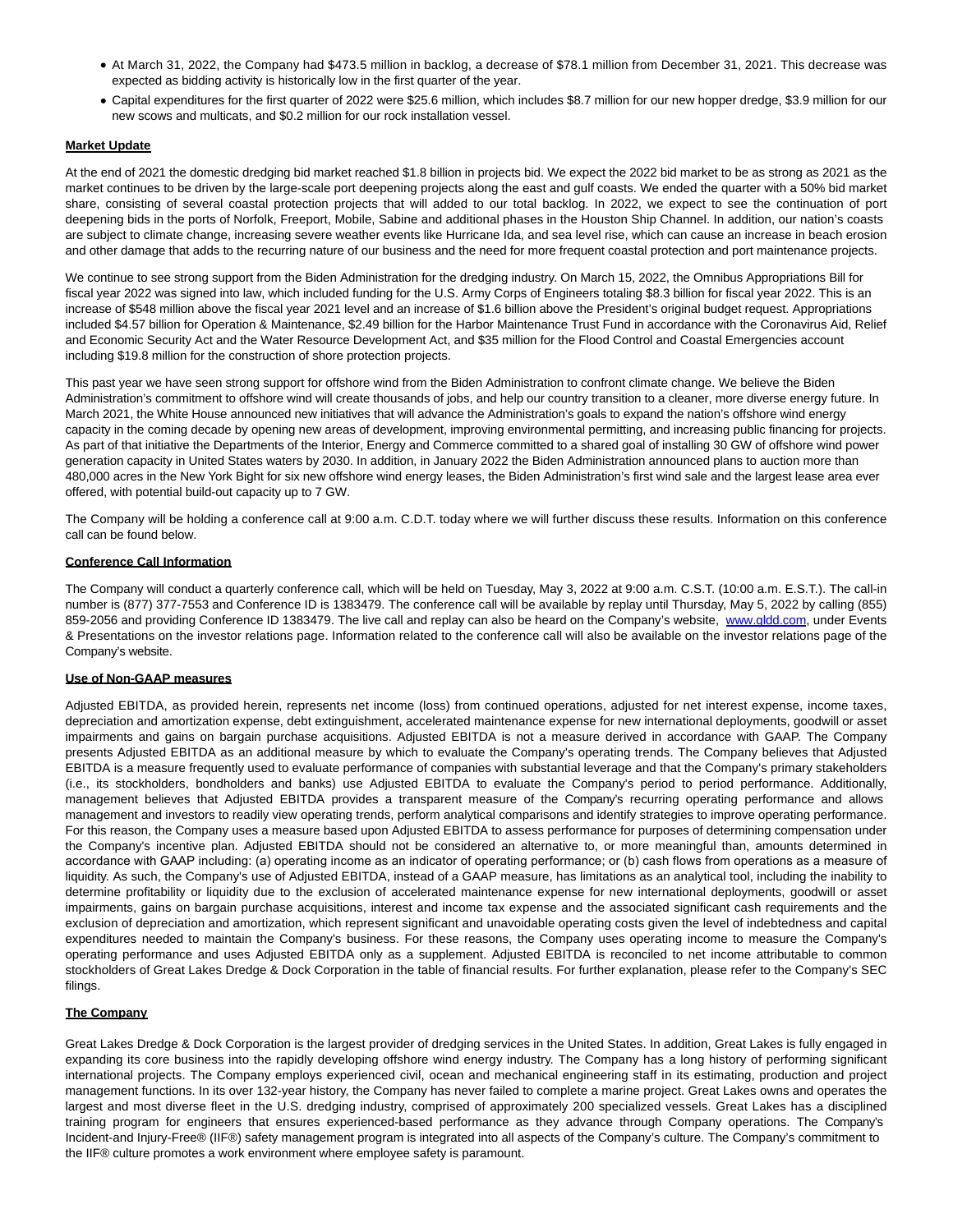#### **Cautionary Note Regarding Forward-Looking Statements**

Certain statements in this press release may constitute "forward-looking" statements as defined in Section 21E of the Securities Exchange Act of 1934 (the "Exchange Act"), the Private Securities Litigation Reform Act of 1995 (the "PSLRA") or in releases made by the Securities and Exchange Commission (the "SEC"), all as may be amended from time to time. Such forward-looking statements involve known and unknown risks, uncertainties and other important factors that could cause the actual results, performance or achievements of Great Lakes and its subsidiaries, or industry results, to differ materially from any future results, performance or achievements expressed or implied by such forward-looking statements. Statements that are not historical fact are forward-looking statements. Forward-looking statements can be identified by, among other things, the use of forward-looking language, such as the words "plan," "believe," "expect," "anticipate," "intend," "estimate," "project," "may," "would," "could," "should," "seeks," "are optimistic," or "scheduled to," or other similar words, or the negative of these terms or other variations of these terms or comparable language, or by discussion of strategy or intentions. These cautionary statements are being made pursuant to the Exchange Act and the PSLRA with the intention of obtaining the benefits of the "safe harbor" provisions of such laws. Great Lakes cautions investors that any forward-looking statements made by Great Lakes are not guarantees or indicative of future performance. Important assumptions and other important factors that could cause actual results to differ materially from those forward-looking statements with respect to Great Lakes include, but are not limited to: the impact of the COVID-19 pandemic and related responsive measures, including productivity impacts and increased expenditures; our ability to obtain and retain federal government dredging and other contracts, which is impacted by the amount of government funding for dredging and other projects and the degree to which government funding is directed to the Corps and certain other customers, which in turn could be impacted by extended federal government shutdowns or declarations of additional national emergencies; our ability to qualify as an eligible bidder under government contract criteria and to compete successfully against other qualified bidders in order to obtain government dredging and other contracts; cost over-runs, operating cost inflation and potential claims for liquidated damages, particularly with respect to our fixed cost contracts; the timing of our performance on contracts and new contracts being awarded to us; significant liabilities that could be imposed were we to fail to comply with government contracting regulations; increasing costs to operate and maintain aging vessels and comply with applicable regulations or standards; increasing costs of fleet improvements to remain competitive; equipment or mechanical failures; impacts to our facilities and suppliers from pandemics, epidemics or outbreaks of infectious disease affecting our markets; market or supply chain disruptions as a result of war or insurrection; impacts to our supply chain for procurement of new vessel build materials: our international dredging operations; instability and declining relationships amongst certain governments in the Middle East and the impact this may have on infrastructure investment, asset value of such operations, and local licensing, permitting and royalty issues; capital and operational costs due to environmental regulations or extreme weather events; market and regulatory responses to climate change; contract penalties for any projects that are completed late; force majeure events, including natural disasters, pandemics and terrorists' actions; changes in the amount of our estimated backlog; significant negative changes to large, single customer contracts; our ability to obtain potential financing for the construction of new vessels, including our new offshore wind vessel; potential inability to secure contracts to utilize new offshore wind vessel; unforeseen delays and cost overruns related to the construction of new vessels, including potential mechanical and engineering issues and unforeseen changes in environmental regulations; any failure to comply with Section 27 of the Jones Act provisions on coastwise trade, or if those provisions were modified or repealed; fluctuations in fuel prices, particularly given our dependence on petroleum-based products; impacts of nationwide inflation on procurement of new build materials; our ability to obtain bonding or letters of credit and risks associated with draws by the surety on outstanding bonds or calls by the beneficiary on outstanding letters of credit; acquisition integration and consolidation, including transaction expenses, unexpected liabilities and operational challenges and risks; divestitures and discontinued operations, including retained liabilities from businesses that we sell or discontinue; potential penalties and reputational damage as a result of legal and regulatory proceedings, including a pending criminal proceeding in Louisiana; any liabilities imposed on us for the obligations of joint ventures, partners and subcontractors; increased costs of certain material used in our operations due to newly imposed tariffs; unionized labor force work stoppages; any liabilities for job-related claims under federal law, which does not provide for the liability limitations typically present under state law; operational hazards, including any liabilities or losses relating to personal or property damage resulting from our operations; our ability to identify and contract with qualified MBE or DBE contractors to perform as subcontractors; our substantial amount of indebtedness, which makes us more vulnerable to adverse economic and competitive conditions; restrictions on the operation of our business imposed by financing covenants; impacts of adverse capital and credit market conditions on our ability to meet liquidity needs and access capital; our ability to maintain or expand our credit capacity; limitations on our hedging strategy imposed by statutory and regulatory requirements for derivative transactions; foreign exchange risks, in particular, as it relates to the new offshore wind vessel build; losses attributable to our investments in privately financed projects; restrictions on foreign ownership of our common stock; restrictions imposed by Delaware law and our charter on takeover transactions that stockholders may consider to be favorable; restrictions on our ability to declare dividends imposed by our financing agreements and Delaware law; significant fluctuations in the market price of our common stock, which may make it difficult for holders to resell our common stock when they want or at prices that they find attractive; changes in previous recorded net revenue and profit as a result of the significant estimates made in connection with our methods of accounting for recognized revenue; maintaining an adequate level of insurance coverage; our ability to find, attract and retain key personnel and skilled labor; disruptions, failures, data corruptions, cyber-based attacks or security breaches of the information technology systems on which we rely to conduct our business; and impairments of our goodwill or other intangible assets. For additional information on these and other risks and uncertainties, please see Item 1A. "Risk Factors" of Great Lakes' Annual Report on Form 10-K for the year ended December 31, 2021.

Although Great Lakes believes that its plans, intentions and expectations reflected in or suggested by such forward-looking statements are reasonable, actual results could differ materially from a projection or assumption in any forward-looking statements. Great Lakes' future financial condition and results of operations, as well as any forward-looking statements, are subject to change and inherent risks and uncertainties. The forward-looking statements contained in this press release are made only as of the date hereof and Great Lakes does not have or undertake any obligation to update or revise any forward-looking statements whether as a result of new information, subsequent events or otherwise, unless otherwise required by law.

# **Great Lakes Dredge & Dock Corporation Condensed Consolidated Statements of Operations (Unaudited and in thousands, except per share amounts)**

|                   |   | <b>Three Months Ended</b> |    |           |
|-------------------|---|---------------------------|----|-----------|
|                   |   |                           |    | March 31, |
|                   |   | 2022                      |    | 2021      |
| Contract revenues | S | 194,349                   | \$ | 177,633   |
| Gross profit      |   | 33,055                    |    | 33,076    |

| Contract revenues |
|-------------------|
| Gross profit      |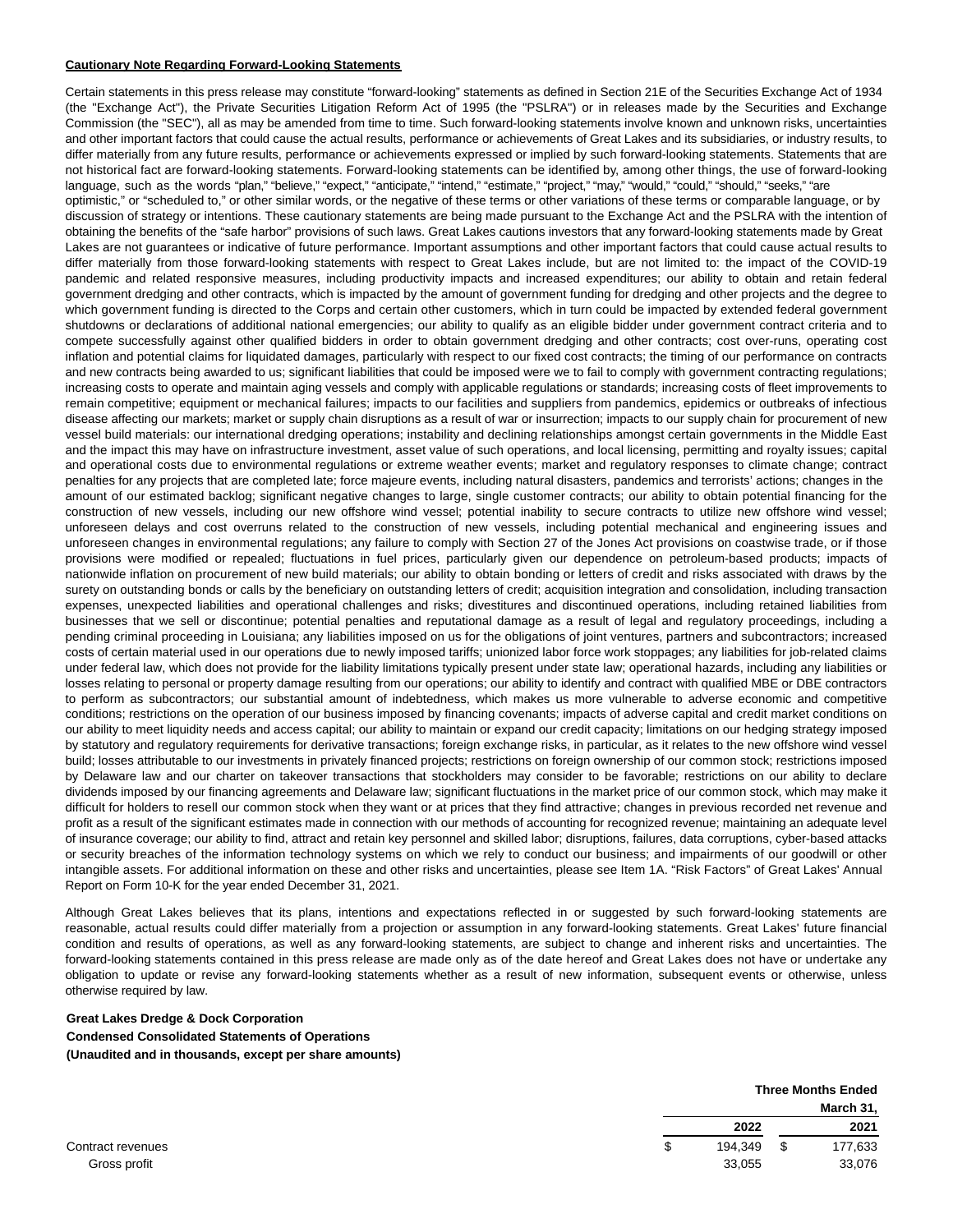| General and administrative expenses | 14,604     |      | 16,322  |
|-------------------------------------|------------|------|---------|
| (Gain) loss on sale of assets-net   | (321)      |      | 106     |
| Operating income                    | 18,772     |      | 16,648  |
| Interest expense-net                | (4,025)    |      | (6,586) |
| Other income (expense)              | (405)      |      | 141     |
| Income before income taxes          | 14,342     |      | 10,203  |
| Income tax provision                | (3,285)    |      | (1,389) |
| Net income                          | 11,057     | S    | 8,814   |
| Basic earnings per share            | \$<br>0.17 | - \$ | 0.14    |
| Basic weighted average shares       | 65,847     |      | 65,269  |
| Diluted earnings per share          | \$<br>0.17 | \$   | 0.13    |
| Diluted weighted average shares     | 66,436     |      | 66,159  |

# **Great Lakes Dredge & Dock Corporation Reconciliation of Net Income to Adjusted EBITDA (Unaudited and in thousands)**

|                               | <b>Three Months Ended</b> |    |        |
|-------------------------------|---------------------------|----|--------|
|                               | March 31,                 |    |        |
|                               | 2022                      |    | 2021   |
| Income                        | \$<br>11,057              | \$ | 8,814  |
| Adjusted for:                 |                           |    |        |
| Interest expense-net          | 4.025                     |    | 6,586  |
| Income tax provision          | 3,285                     |    | 1,389  |
| Depreciation and amortization | 11,316                    |    | 10,053 |
| <b>Adjusted EBITDA</b>        | 29,683                    |    | 26,842 |

# **Great Lakes Dredge & Dock Corporation Selected Balance Sheet Information (Unaudited and in thousands)**

|                           | <b>Period Ended</b> |                      |         |
|---------------------------|---------------------|----------------------|---------|
|                           | March 31,           | December 31,<br>2021 |         |
|                           | 2022                |                      |         |
| Cash and cash equivalents | \$<br>142.583       | \$                   | 145,459 |
| Total current assets      | 328,042             |                      | 327,432 |
| Total assets              | 1,018,839           |                      | 997,670 |
| Total current liabilities | 151,854             |                      | 154,735 |
| Long-term debt            | 321,108             |                      | 320,971 |
| Total equity              | 415,404             |                      | 398,997 |

# **Great Lakes Dredge & Dock Corporation Revenue and Backlog Data (Unaudited and in thousands)**

|                    |               | <b>Three Months Ended</b> |           |
|--------------------|---------------|---------------------------|-----------|
|                    |               |                           | March 31, |
| <b>Revenues</b>    |               | 2022                      | 2021      |
| Dredging:          |               |                           |           |
| Capital - U.S.     | \$<br>101,010 | - \$                      | 77,606    |
| Capital - foreign  |               | $\overline{\phantom{a}}$  | 4,709     |
| Coastal protection | 71,917        |                           | 46,631    |
| Maintenance        | 19,812        |                           | 45,301    |